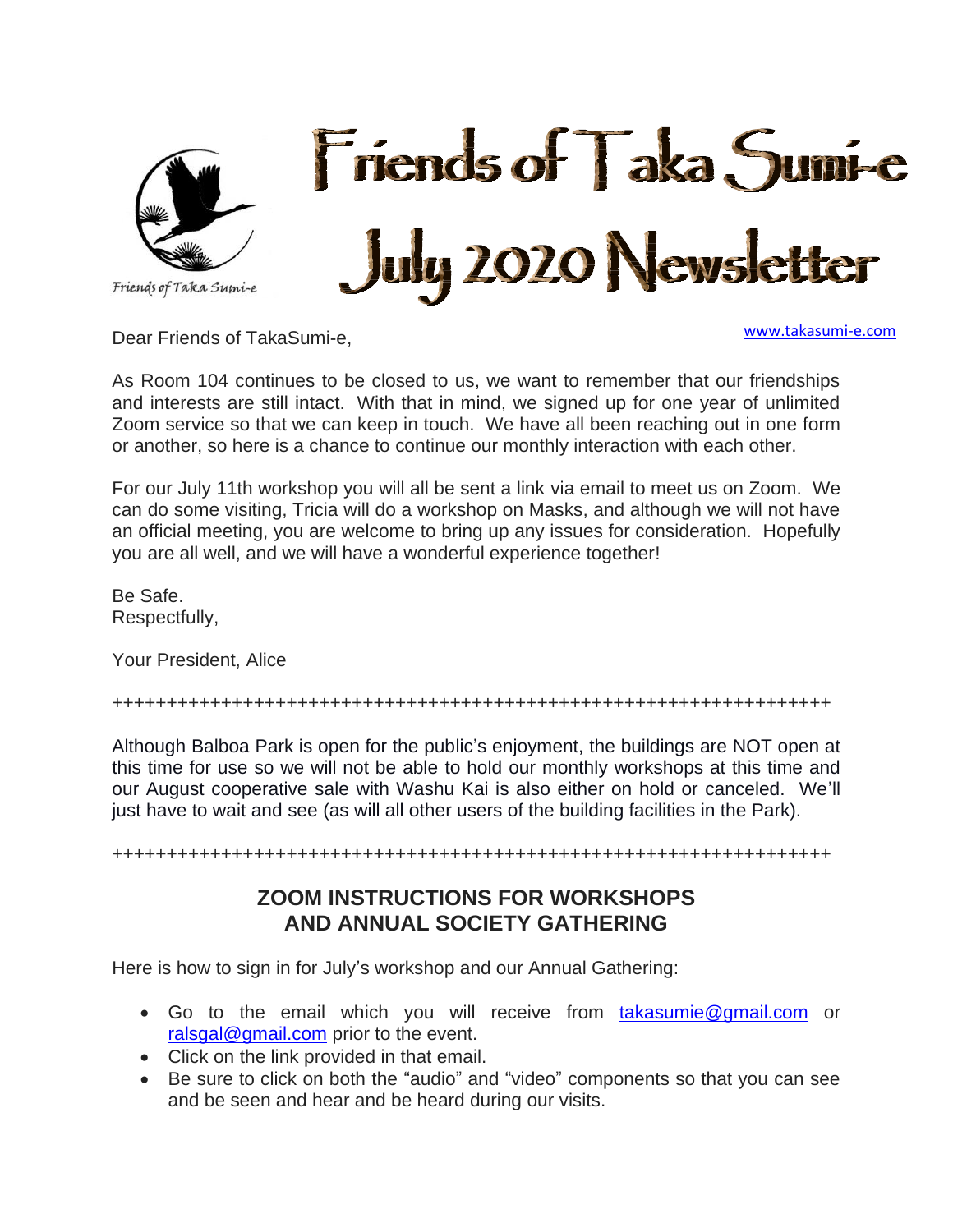- Wait in the "waiting room" to be admitted. It's just like the doctor's office or the hair salon; we're doing this so that we don't have uninvited guests crashing our Zoom event.
- HELPEUL HINTS:
	- $\circ$  Prior to joining in the fun, be sure that your camera is on and that it is situated so that we're not looking up your nose and that you appear bright and fresh. Sometimes putting it on a box or book or propping your device against something is a good idea. Also make sure that the sound is working on your end. There is an opportunity to test it.
	- o Comb your hair, brush your teeth and put on a shirt/blouse (pants are not a requirement [tee hee]).
	- $\circ$  If you'd prefer, or if you do not have the technology, please feel free to join in without the video component.
	- o Some of us are technologically savvy and have backgrounds we'd like to use. Sometimes they are a challenge though, and cause problems. Perhaps this is not the ideal time to use them – just choose a nice part of your home to situate yourself.
	- o Keep in mind that there will be many folks joining in so that conversation is a challenge. The host will probably MUTE everyone in the beginning so that there is some sort of order to start off. If you have something to say, just raise your hand and you will be recognized. We will also all be MUTED during demonstration time; again, raise your hand if you have a question and you will be recognized. During our social time and during discussion, the mute button will be turned off and everyone will be able to chat.
	- o When/if you need to leave the Zoom meeting, just click on the LEAVE button and we will see you the next time.
- If you have something you would like to share during the meeting art-wise -- be sure to have it at hand and we'll spend some time doing that. To do so, please hold it up to your camera and hold it steady so everyone can see it. Sometimes it's a challenge, so hold it still and for a few moments.
- Finally, be patient with everyone as this will be FOT's first foray and there will be bumps and bruises. Any input is appreciated and it is hoped that we can have many more Zoom meetings and gatherings going forward until we can all be together in person.

#### ++++++++++++++++++++++++++++++++++++++++++++++++++++++++++++++++++

# **ANNUAL SOCIETY GATHERING**

The Society's annual gathering will be a ZOOM event hosted by Tuesday Painters! Please watch for an invitation to this fun, exciting and creative new approach to our annual social event.

++++++++++++++++++++++++++++++++++++++++++++++++++++++++++++++++++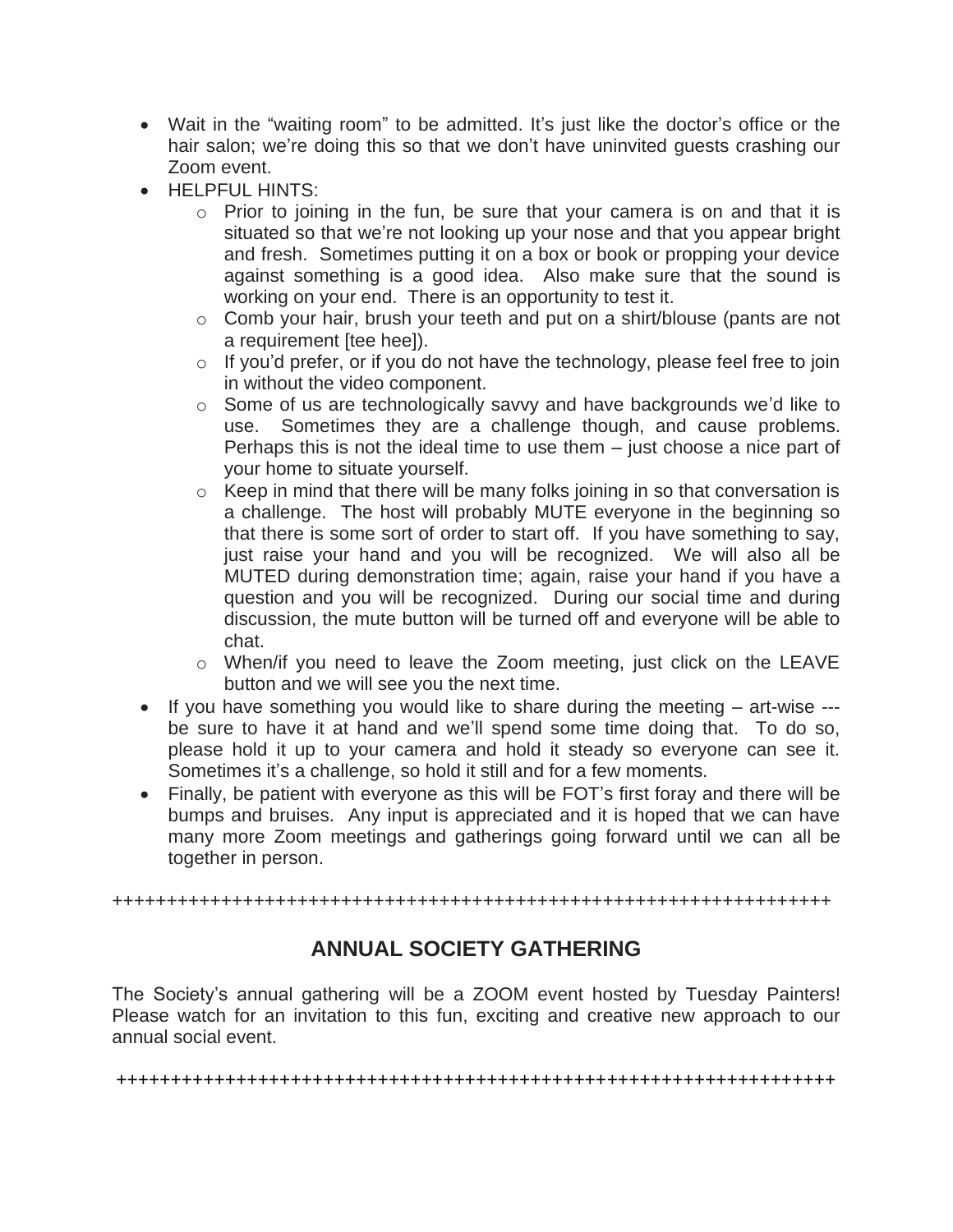### **JULY WORKSHOP**

Our **July 11, 2020 (9AM to noon)** workshop will be a ZOOM workshop on Masks! and will be led by Tricia Erler. See the attachments to this email for further information. It should be a fun morning, especially because Tricia would like us to spend time socializing while we're painting, too! We'll sign on at 9AM and wrap it up about noon. Watch for the email so you can join in. Be sure to have your usual sumi-e tools at the ready, including ink, brushes and colors.

++++++++++++++++++++++++++++++++++++++++++++++++++++++++++++++++++

# **SHARE YOUR ART**

During our hiatus, please send your sketches, paintings, and anything you may have found that are inspirational to me [\(ralsgal@gmail.com\)](mailto:ralsgal@gmail.com) *as a .jpg* and we'll post some of them in our next newsletter and on the website. It will be fun to share and to see what everyone is doing with their free time.

++++++++++++++++++++++++++++++++++++++++++++++++++++++++++++++++++



## **ARTWORK RECEIVED DURING MAY/JUNE**



Lynn Konen